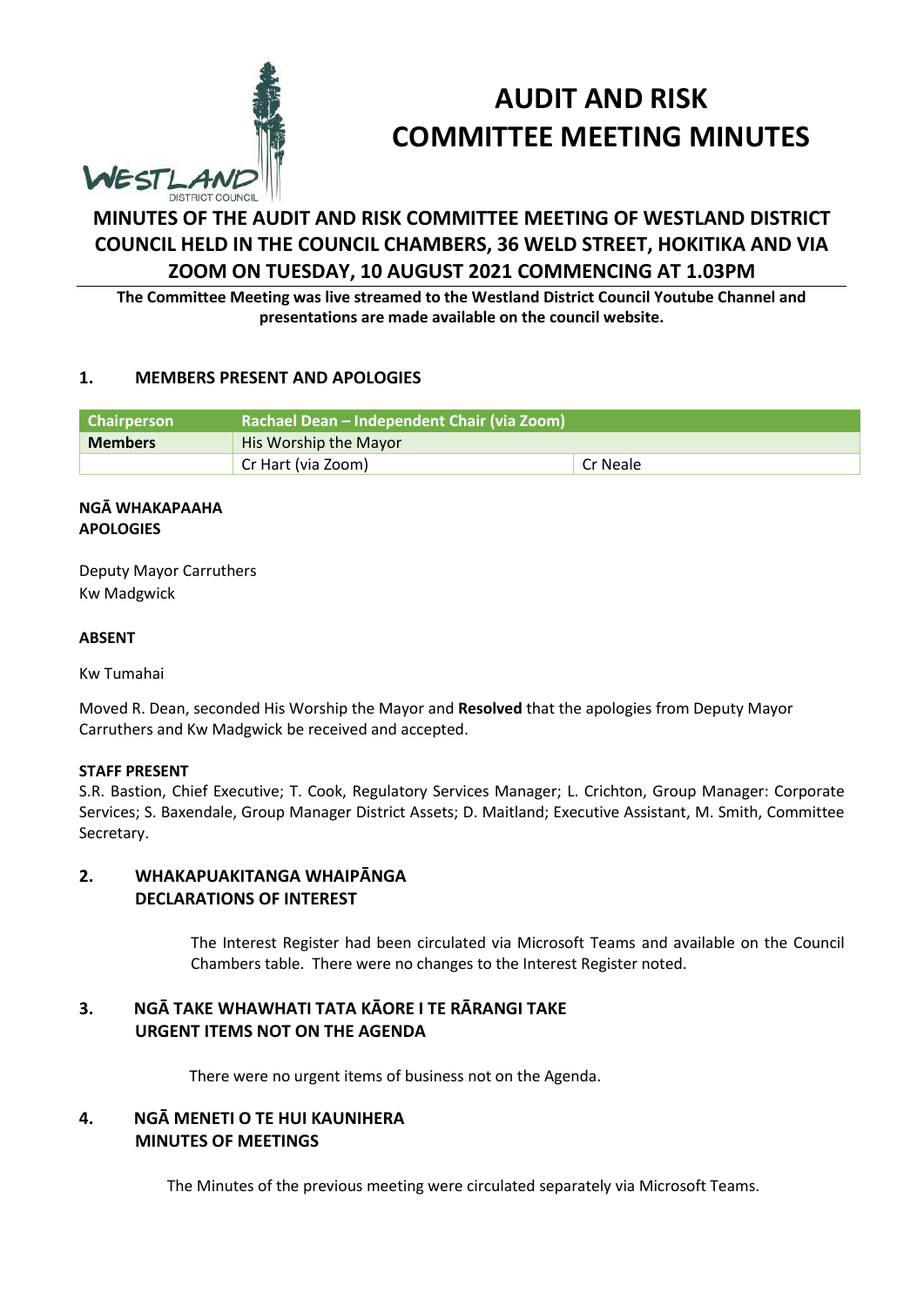## **Audit and Risk Committee Meeting Minutes – 11 May 2021**

Moved Cr Hart, seconded Cr Neale and **Resolved** that the Minutes of the Audit and Risk Committee Meeting held on the 11 May 2021 be confirmed as a true and correct record of the meeting.

## **5. ACTION LIST**

The Group Manager: Corporate Services spoke to the Action List and provided the following updates:

#### - **Terms of Reference (TOR) – Audit and Risk Committee adopted 17.03.20**

A report to receive the amended ToR is to be presented at today's meeting. Action completed.

#### - **Risk Management Workshop**

The workshop was held on the 5<sup>th</sup> August 2021. The Independent Committee Chair noted that there was a very poor attendance from the elected members with only 2 of the 9 members present. Action completed.

#### - **Quarterly Report Q3 – Finance and Service Delivery**

Percentage of unsatisfied ratepayers re leadership. The Group Manager reviewed the survey feedback and there were no comments provided to enable Council to understand the reason the percentage of unsatisfied ratepayers for leadership was lower than the previous survey. Action completed.

#### - **Insurance CCO Director Insurance Protection**

Insurance valuations have taken place. A report is to be presented to the Committee today. Action completed.

### - **Audit Report Recommendation Completion**

Audit Reconciliation Review (page 57) NZTA claims process reconciliations. A review has been done and the action is now complete.

Moved R. Dean, seconded Cr Hart and **Resolved** that the updated Action List be received with the below actions completed and to be removed:

- Terms of Reference (TOR) Audit and Risk Committee adopted 17.03.20.
- Risk Management Workshop.
- Quarterly Report Q3 Finance and Service Delivery.
- Insurance CCO Director Insurance Protection.
- Audit Report Recommendation Completion.

# **6. NGĀ TĀPAETANGA PRESENTATIONS**

There were no presentations on today's agenda.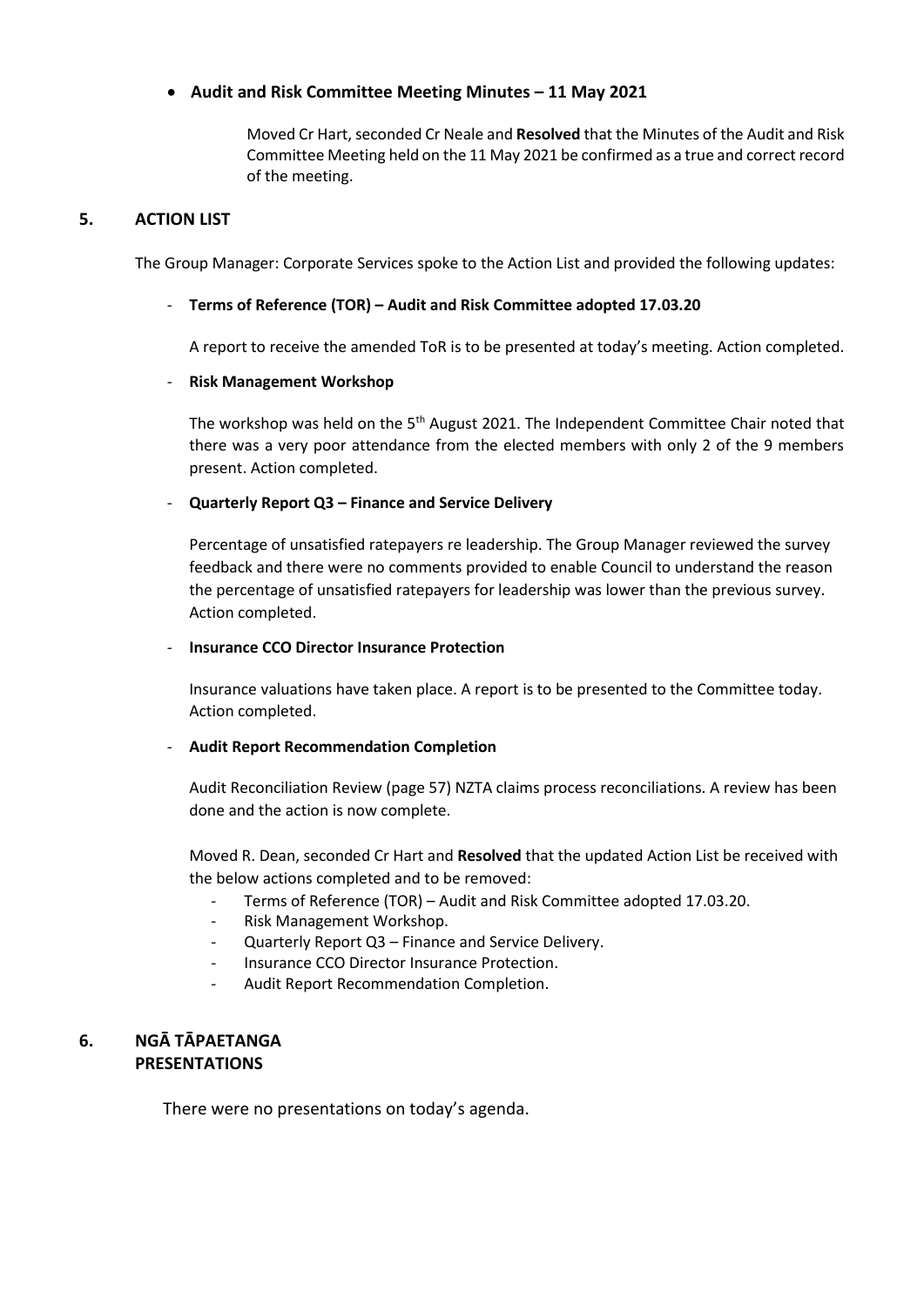# **7. PŪRONGO KAIMAHI STAFF REPORTS**

#### **Amended Terms of Reference for Audit and Risk Committee**

The Group Manager: Corporate Services advised the purpose of the report is for the Audit and Risk Committee (A&R) to receive the amended Terms of Reference (ToR) adopted by Council on 29 April 2021.

Moved His Worship the Mayor, seconded Cr Hart and **Resolved** that the Committee receive the amended Audit and Risk Committee Terms of Reference adopted by Council 29 April 2021.

#### **Audit Management Report for the Long Term Plan 2018-28 Amendment**

The Group Manager: Corporate Services advised the purpose of the report is to present the Audit Management Report attached as Appendix 1, for the Long Term Plan amendment for the purchase of 41 Weld Street, Hokitika.

Moved Cr Hart, seconded Cr Neale and **Resolved** that:

- A) The Committee receive the report.
- B) The Committee approve the Audit Management Report for the Long Term Plan 2018- 28 amendment for public release.

#### **Audit And Risk Committee Rolling Work Plan – August 2021**

The Group Manager: Corporate Services spoke to this updated plan and advised the purpose of this report is to present to the committee future items within the Rolling Workplan as at August 2021.

Moved R. Dean, seconded Cr Hart and **Resolved** that the Audit and Risk Committee Rolling Workplan – August 2021 from the Group Manager: Corporate Services be received.

*Administrative Update: The Chair Approved that her digital signature be added to the confirmed Audit and Risk Committee Meeting Minutes of 11 May 2021 as confirmed in agenda item 4 above.*

# **8. KA MATATAPU TE WHAKATAUNGA I TE TŪMATANUI RESOLUTION TO GO INTO PUBLIC EXCLUDED**

(to consider and adopt confidential items)

 Moved R. Dean, seconded Cr Hart and **Resolved** that the Audit and Risk Committee confirm that the public were excluded from the meeting in accordance with Section 48, Local Government Official Information and Meetings Act 1987 at 1.21pm.

*The motion was not carried due to the following Mayors statement.*

Before moving into public excluded His Worship the Mayor complimented the Committee and the Finance team for the work they have put in over the last 12 months with a successful untagged audit and thanked everyone involved.

The Independent Chair noted her support of the Mayor's statement over what was a difficult 12 months and spoke to the high reporting standard of Council and asked that her comments be forwarded to the finance team.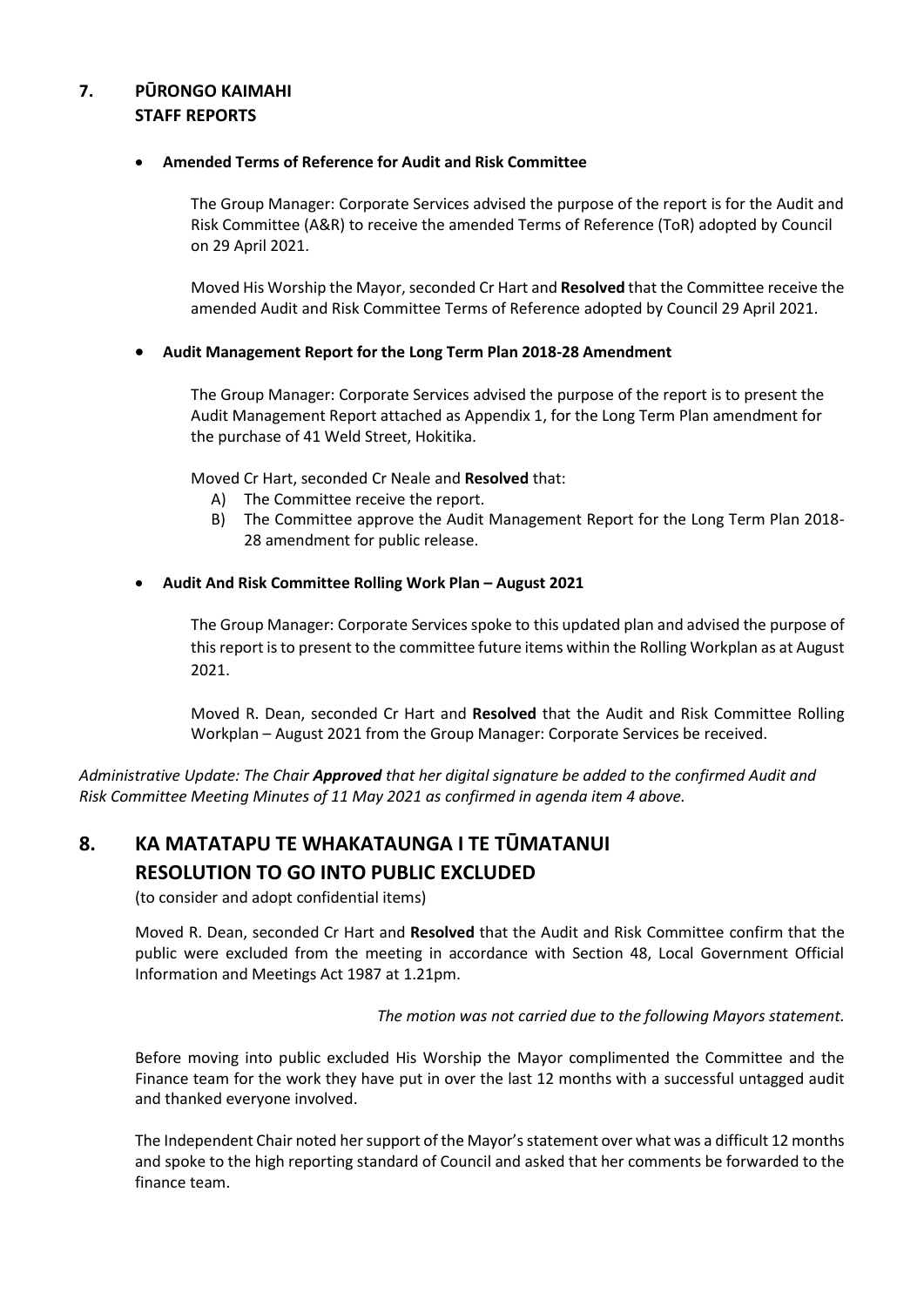*The motion to enter public excluded was then restated as below:*

Moved R. Dean, seconded Cr Neale and **Resolved** that the Audit and Risk Committee confirm that the public were excluded from the meeting in accordance with Section 48, Local Government Official Information and Meetings Act 1987 at 1.23pm.

The general subject of the matters to be considered while the public are excluded, the reason for passing this resolution in relation to each matter and the specific grounds under Section 48(1) of the Local Government Official Information and Meetings Act 1987 for the passing of the resolution are as follows:

| <b>Item</b><br>No. | subject<br><b>General</b><br>0t<br>each matter to<br>be<br>considered                                               | <b>Reason</b> for<br>passing<br>resolution<br>this<br>in<br>relation<br>each<br>to<br>matter | Ground(s) under Section 48(1) for the<br>passing of this resolution                                                                                                                                                       |
|--------------------|---------------------------------------------------------------------------------------------------------------------|----------------------------------------------------------------------------------------------|---------------------------------------------------------------------------------------------------------------------------------------------------------------------------------------------------------------------------|
| 1.                 | <b>Confidential Minutes</b><br>$-11$ May 2021                                                                       | Good<br>reasons<br>to<br>withhold exist under<br>Section 7                                   | That the public conduct of the relevant<br>part of the proceedings of the meeting<br>would be likely to result in the disclosure<br>of information for which good reason for<br>withholding exists.                       |
|                    |                                                                                                                     |                                                                                              | Section $48(1)(a)$                                                                                                                                                                                                        |
| 2.                 | <b>Risk Report</b>                                                                                                  | Good<br>reasons<br>to<br>withhold exist under<br>Section 7                                   | That the public conduct of the relevant<br>part of the proceedings of the meeting<br>would be likely to result in the disclosure<br>of information for which good reason for<br>withholding exists.                       |
|                    |                                                                                                                     |                                                                                              | Section $48(1)(a)$                                                                                                                                                                                                        |
| 3.                 | <b>Insurance Renewals</b><br>Report                                                                                 | Good<br>reasons<br>to<br>withhold exist under<br>Section 7                                   | That the public conduct of the relevant<br>part of the proceedings of the meeting<br>would be likely to result in the disclosure<br>of information for which good reason for<br>withholding exists.                       |
|                    |                                                                                                                     |                                                                                              | Section $48(1)(a)$                                                                                                                                                                                                        |
| 4.                 | Current state and<br>proposed changes for<br>the Westland District<br>Council's Computer<br><b>Network Security</b> | Good<br>reasons<br>to<br>withhold exist under<br>Section 7                                   | That the public conduct of the relevant<br>part of the proceedings of the meeting<br>would be likely to result in the disclosure<br>of information for which good reason for<br>withholding exists.<br>Section $48(1)(a)$ |
|                    |                                                                                                                     |                                                                                              |                                                                                                                                                                                                                           |
| 5.                 | Health and Safety<br>Initiatives - August<br>2021                                                                   | Good<br>reasons<br>to<br>withhold exist under<br>Section 7                                   | That the public conduct of the relevant<br>part of the proceedings of the meeting<br>would be likely to result in the disclosure<br>of information for which good reason for<br>withholding exists.                       |
|                    |                                                                                                                     |                                                                                              | Section $48(1)(a)$                                                                                                                                                                                                        |